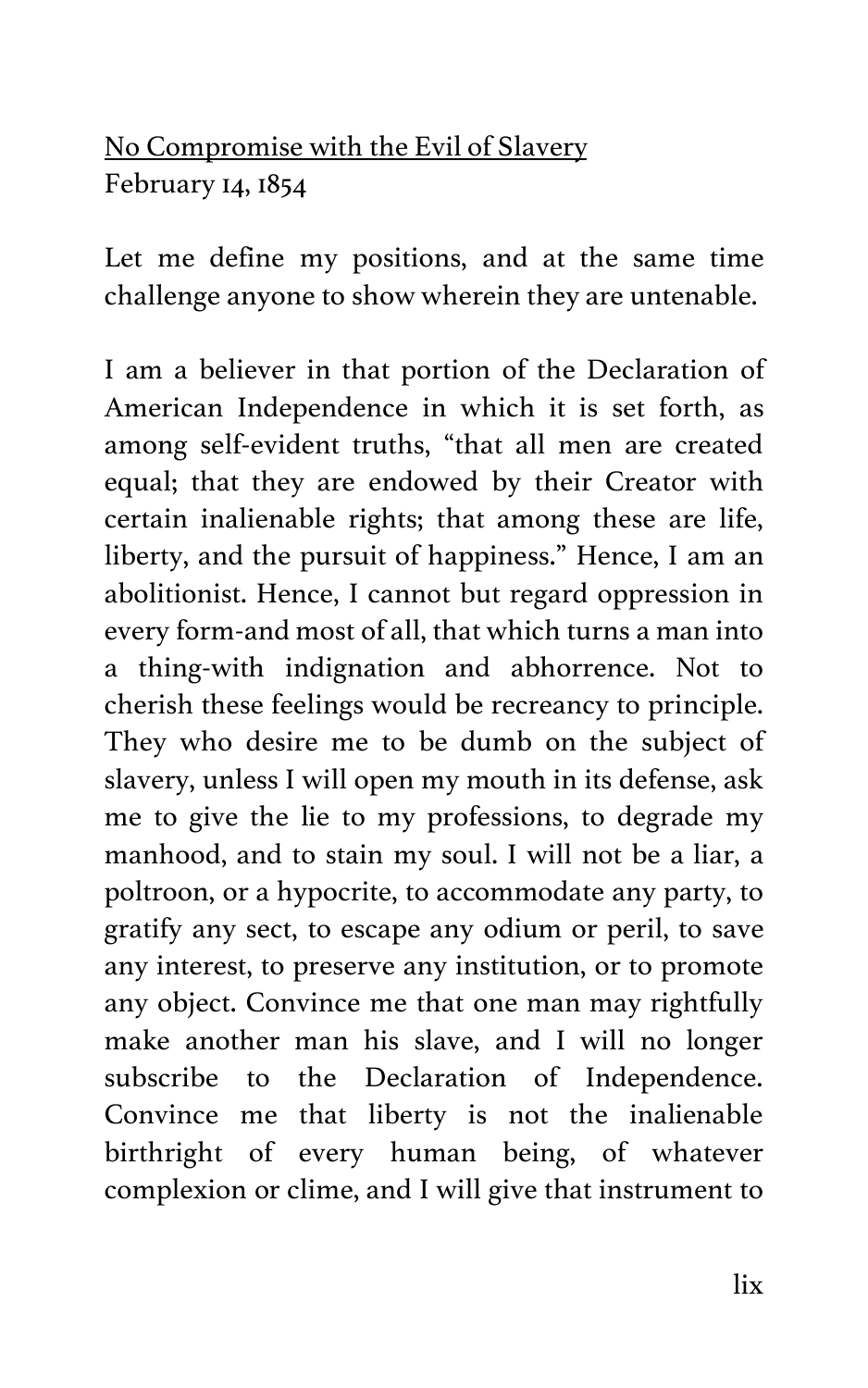the consuming fire. I do not know how to espouse freedom and slavery together.

I do not know how to worship God and Mammon at the same time. If other men choose to go upon all fours, I choose to stand erect, as God designed every man to stand. If, practically falsifying its heaven-attested principles, this nation denounces me for refusing to imitate its example, then, adhering all the more tenaciously to those principles, I will not cease to rebuke it for its guilty inconsistency. Numerically, the contest may be an unequal one, for the time being; but the author of liberty and the source of justice, the adorable God, is more than multitudinous, and he will defend the right. My crime is that I will not go with the multitude to do evil. My singularity is that when I say that freedom is of God and slavery is of the devil, I mean just what I say. My fanaticism is that I insist on the American people abolishing slavery or ceasing to prate of the rights of man ….

The abolitionism which I advocate is as absolute as the law of God, and as unyielding as his throne. It admits of no compromise. Every slave is a stolen man; every slaveholder is a man stealer. By no precedent, no example, no law, no compact, no purchase, no bequest, no inheritance, no combination of circumstances, is slaveholding right or justifiable. While a slave remains in his fetters, the land must have no rest. Whatever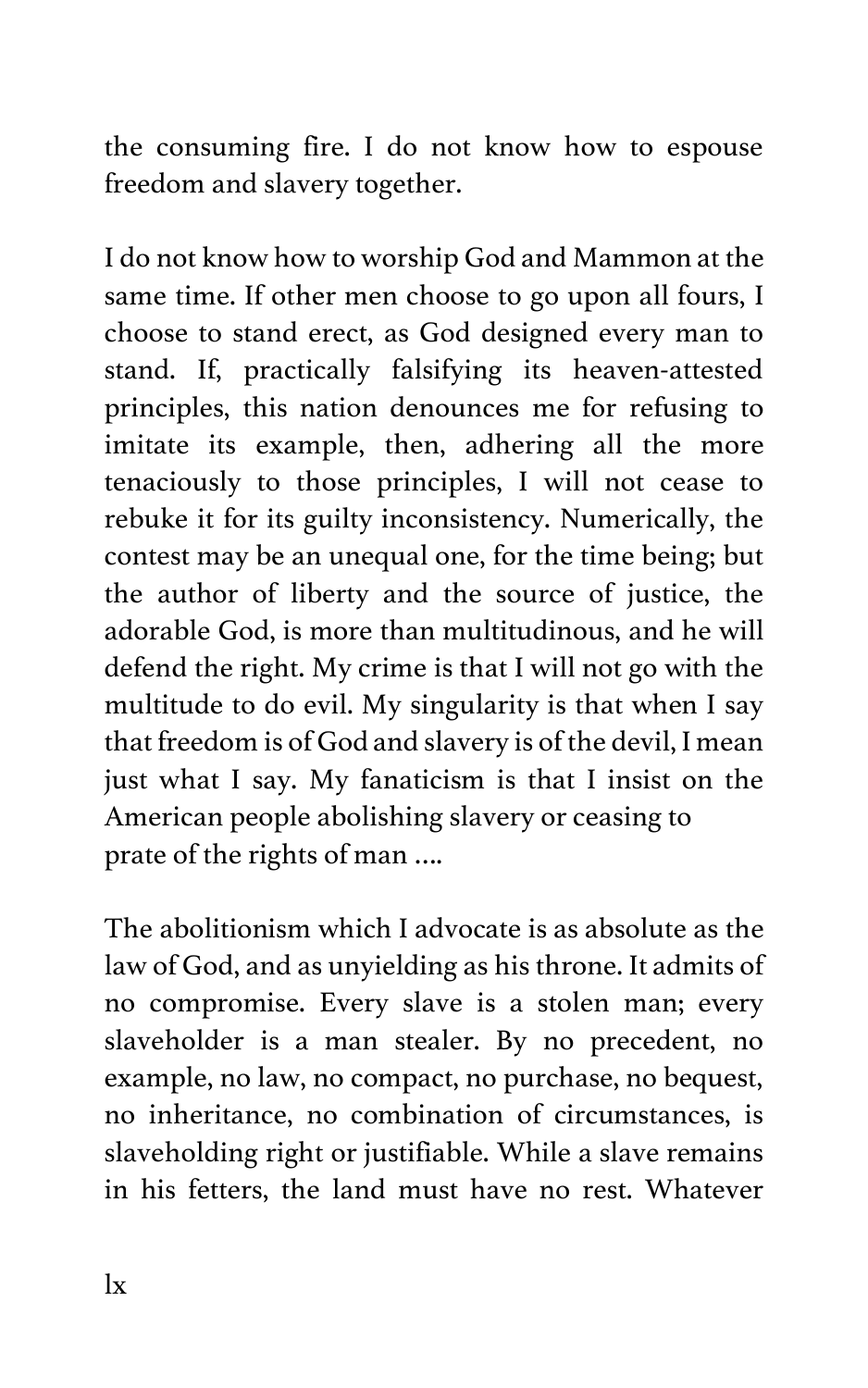sanctions his doom must be pronounced accursed. The law that makes him a chattel is to be trampled underfoot; the compact that is formed at his expense, and cemented with his blood, is null and void; the church that consents to his enslavement is horribly atheistical; the religion that receives to its communion the enslaver is the embodiment of all criminality. Such, at least, is the verdict of my own soul, on the supposition that I am to be the slave; that my wife is to be sold from me for the vilest purposes; that my children are to be torn from my arms, and disposed of to the highest bidder, like sheep in the market. And who am I but a man? What right have I to be free, that another man cannot prove himself to possess by nature? Who or what are my wife and children that they should not be herded with four-footed beasts, as well as others thus sacredly related? …

If the slaves are not men; if they do not possess human instincts, passions, faculties, and powers; if they are below accountability, and devoid of reason; if for them there is no hope of immortality, no God, no heaven, no hell; if, in short, they are what the slave code declares them to be, rightly" deemed, sold, taken, reputed and adjudged in law to be chattels personal in the hands of their owners and possessors, and their executors, administrators and assigns, to all intents, constructions, and purposes whatsoever"; then, undeniably, I am mad, and can no longer discriminate between a man and a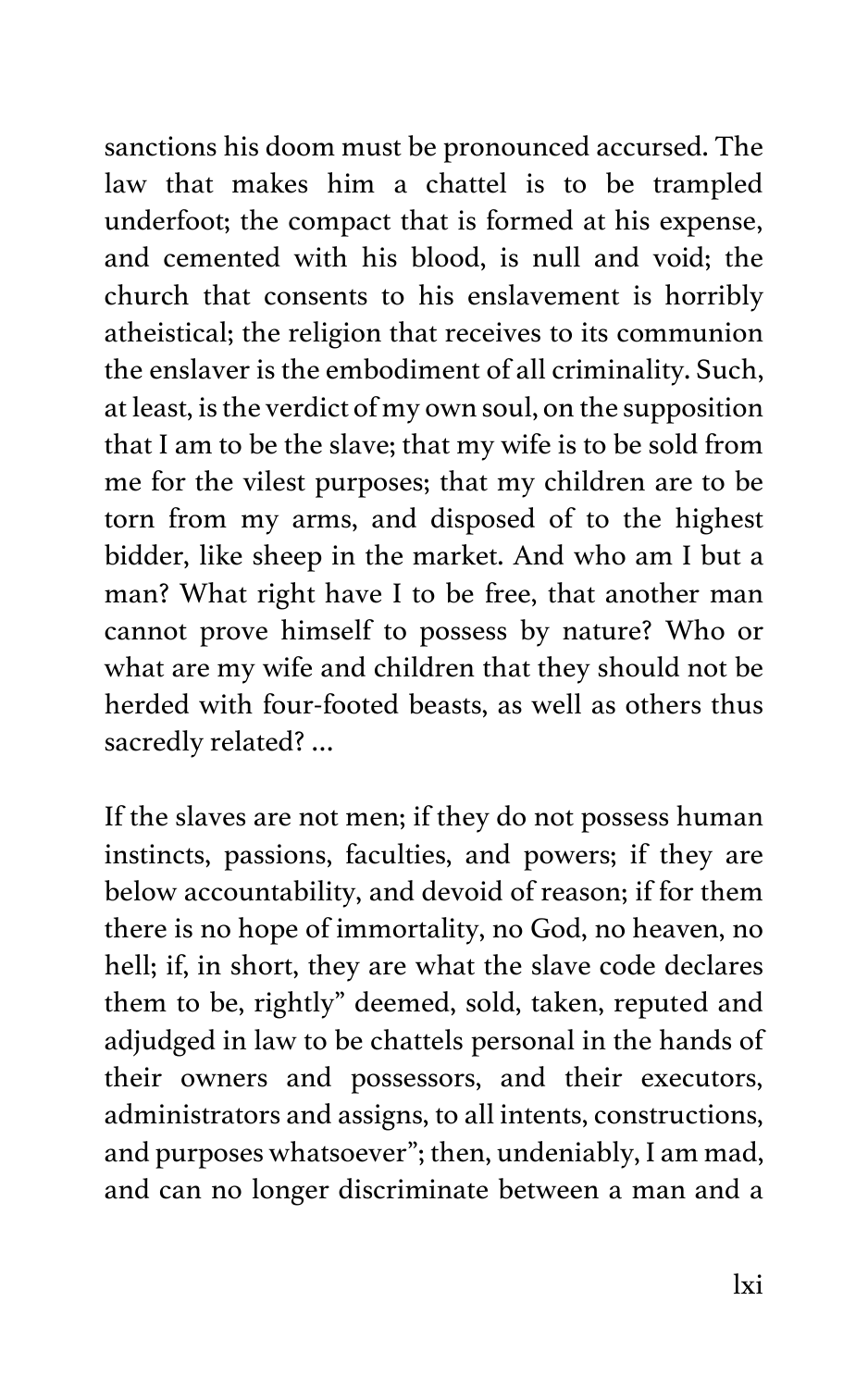beast. But, in that case, away with the horrible incongruity of giving them oral instruction, of teaching them the catechism, of recognizing them as suitably qualified to be members of Christian churches, of extending to them the ordinance of baptism, and admitting them to the communion table, and enumerating many of them as belonging to the household of faith! Let them be no more included in our religious sympathies or denominational statistics than are the dogs in our streets, the swine in our pens, or the utensils in our dwellings. It is right to own, to buy, to sell, to inherit, to breed, and to control them, in the most absolute sense. All constitutions and laws which forbid their possession ought to be so far modified or repealed as to concede the right.

But, if they are men; if they are to run the same career of immortality with ourselves; if the same law of God is over them as over all others; if they have souls to be saved or lost; if Jesus included them among those for whom he laid down his life; if Christ is within many of them "the hope of glory"; then, when I claim for them all that we claim for ourselves, because we are created in the image of God, I am guilty of no extravagance, but am bound, by every principle of honor, by all the claims of human nature, by obedience to Almighty God, to "remember them that are in bonds as bound with them," and to demand their immediate and unconditional emancipation ….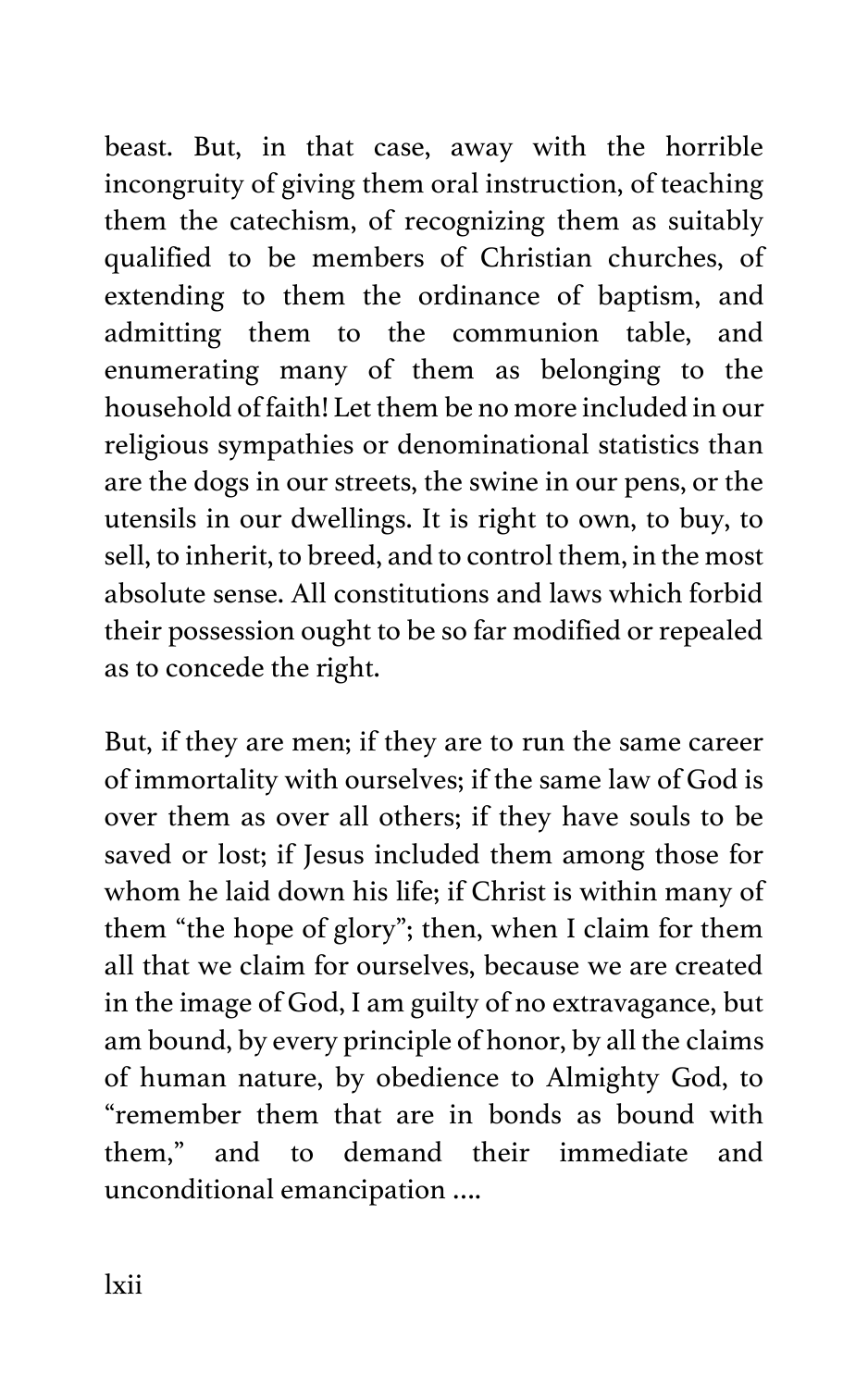These are solemn times. It is not a struggle for national salvation; for the nation, as such, seems doomed beyond recovery. The reason why the South rules, and the North falls prostrate in servile terror, is simply this: with the South, the preservation of slavery is paramount to all other considerations above party success, denominational unity, pecuniary interest, legal integrity, and constitutional obligation. With the North, the preservation of the Union is placed above all other things-above honor, justice, freedom, integrity of soul, the Decalogue and the Golden Rule-the infinite God himself. All these she is ready to discard for the Union. Her devotion to it is the latest and the most terrible form of idolatry. She has given to the slave power a carte blanche, to be filled as it may dictate-and if, at any time, she grows restive under the yoke, and shrinks back aghast at the new atrocity contemplated, it is only necessary for that power to crack the whip of disunion over her head, as it has done again and again, and she will cower and obey like a plantation slave-for has she not sworn that she will sacrifice everything in heaven and on earth, rather than the Union?

What then is to be done? Friends of the slave, the question is not whether by our efforts we can abolish slavery, speedily or remotely-for duty is ours, the result is with God; but whether we will go with the multitude to do evil, sell our birthright for a mess of pottage, cease to cry aloud and spare not, and remain in Babylon when